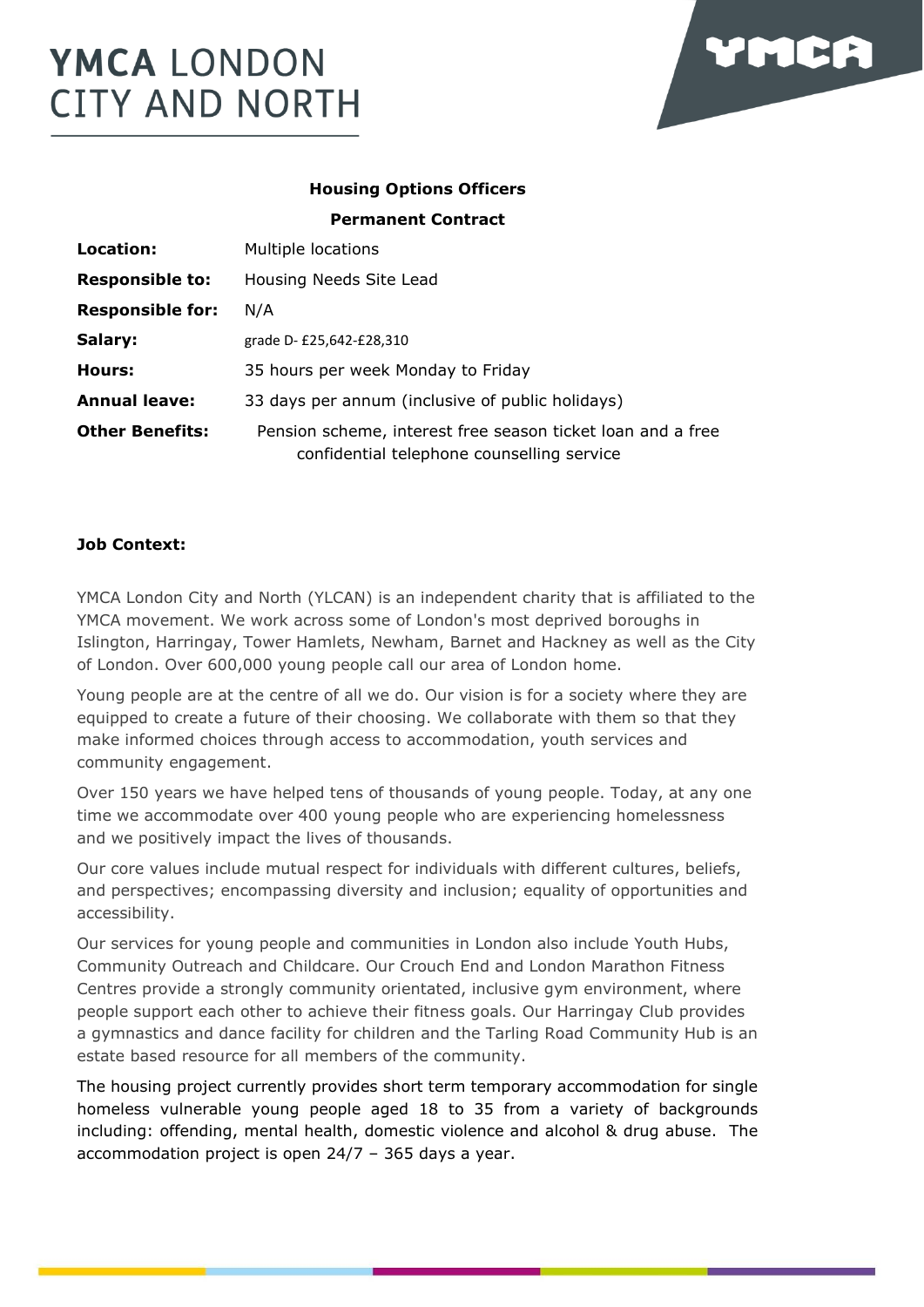

**Job Purpose:** The aim of this post is to provide a direct housing and support needs service to vulnerable young people aged 16–35. This post will assist young people to move on to independent living by providing quality information, advice and guidance service, providing benefit support to prevent rent arrears or build up arrears, budgeting and life skills support, thus embedding a psychological informed environment. This post requires close working with a range of agencies such as Floating Support, Housing Services, Housing Benefits and Children Services.

#### **Duties and Responsibilities**

### **Housing Needs**

- To conduct needs and risk assessments of residents, develop outcome-focused support plans with residents and complete all relevant move-in tasks as assigned by management.
- Provide liaison and advocacy support for assigned key residents, ensure support plans and risk assessments are kept up to date.
- Co-operate with external agencies and stakeholders to ensure that the wider, holistic needs of residents are met.
- Ensure all incidents and complaints are reported and dealt with in line with organisations processes.
- To be the main source of benefit information, advice and guidance to residents.
- To conduct regular meetings using the Outcome Star with assigned caseload of young people to address: rent, license agreement, resident involvement, life skills and move-on options.
- To make referrals to relevant agencies to ensure young people's housing and support needs are addressed including access to Floating Support or Chaplain.
- To be accountable and ensure all complaints, incidents of anti-social behaviour and harassment are fully investigated and dealt with and take appropriate enforcement action to ensure effective resolution including legal remedies where necessary.
- When required, to carry out pre-void inspections, arrange re-letting works, obtain nominations, assess applications and complete new licence agreements
- Working closely and cooperatively with the maintenance team, ensure that repairs are reported in a timely manner
- To actively source and manage move-on opportunities for residents with housing providers and complete move-on referrals accordingly.
- Take lead to correctly and promptly administer all relevant documentation for the effective and efficient functioning of the housing team.
- Support the team in implementing the 'For Youth' accreditation and embedding a psychological informed environment.
- Adopt a Truma Informed Approach
- Investigate Incidents thoroughly and report safeguarding concerns to safeguarding officer and Local Authority.

#### **Support Needs**

• Provide a welcoming environment, providing support in settling new residents into the accommodation, support in maintaining the licence, developing domestic/life skills, developing social skills/behaviour management, advice, advocacy and liaison.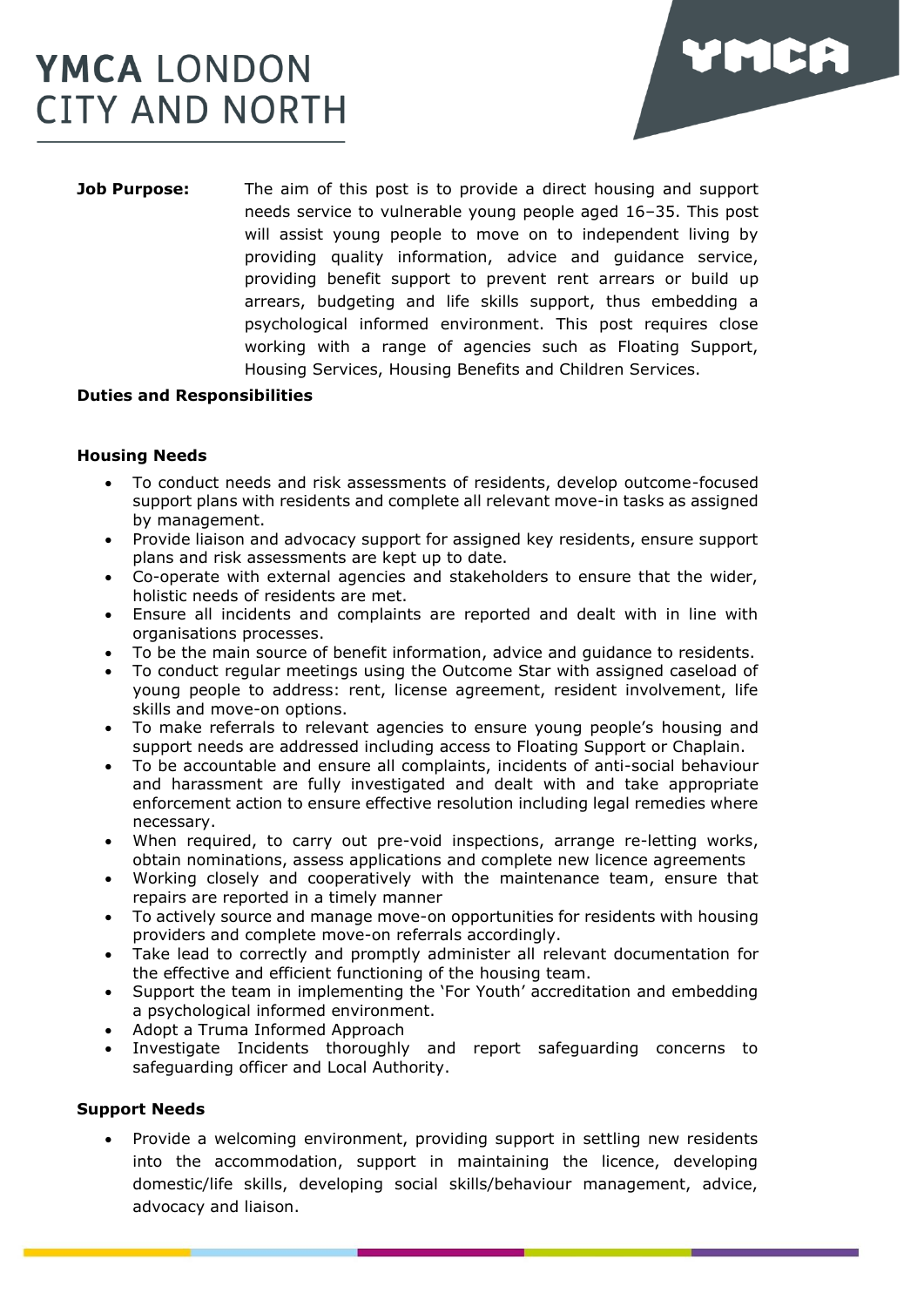

VMCA

- Update relevant notes and risk assessments, support plans and day-to-day actions with the prescribed database and keep all client information up to date. Set up and maintain relevant, key residents' files as directed as per policy and guidelines.
- To work with the Rent team to manage, feedback and report on all aspects of housing management arrears and income for your allocated residents. To engage with the Income team to deliver an effective service.
- To manage all aspects of anti-social behaviour for your allocated residents, this can include attending ASB panels and producing and delivering warning letters.

### **Health and Safety: Safeguarding**

- Provide support in establishing personal safety and monitoring of health and wellbeing for residents. Provide support in maintaining the safety and security of the project, advice and support in relation to repairs and improvements to the project.
- Ensure that residents are aware of health and safety, security, policies and procedures. Deal with health, safety and security issues raised by staff members or residents, adhere to and support residents in understanding the procedures for reporting abuse or neglect. Report concerns of abuse and neglect issues to management.
- Ensure that residents are aware of the organisation's Complaints Procedures and deal with complaints from residents in line with company policies and procedures.
- Update relevant client key working notes, risk assessments, support plans with day-to-day actions in the prescribed database and to keep all client information up to date. To set up and maintain relevant key client files as directed by management.

#### **General**

Lead on monitoring the movements of the residents, taking responsibility for the evacuation of the building in the event of a fire alarm being raised, reporting accidents and incidents appropriately and ensuring a thorough handover, carry out any other duties which may be reasonably requested by the Site Lead or a designated representative, always adhere to all Policies and Procedures.

### **External Agencies**

• To build and maintain good working relationships with external agencies to benefit the support needs of the residents (including referral, workshops, moveon, education, training and employment opportunities).

#### **Licence Agreement**

Carry out effective induction programme for new residents ensuring accurate assessment and identified areas for ongoing license sustainment in line with the Housing Option Site Lead.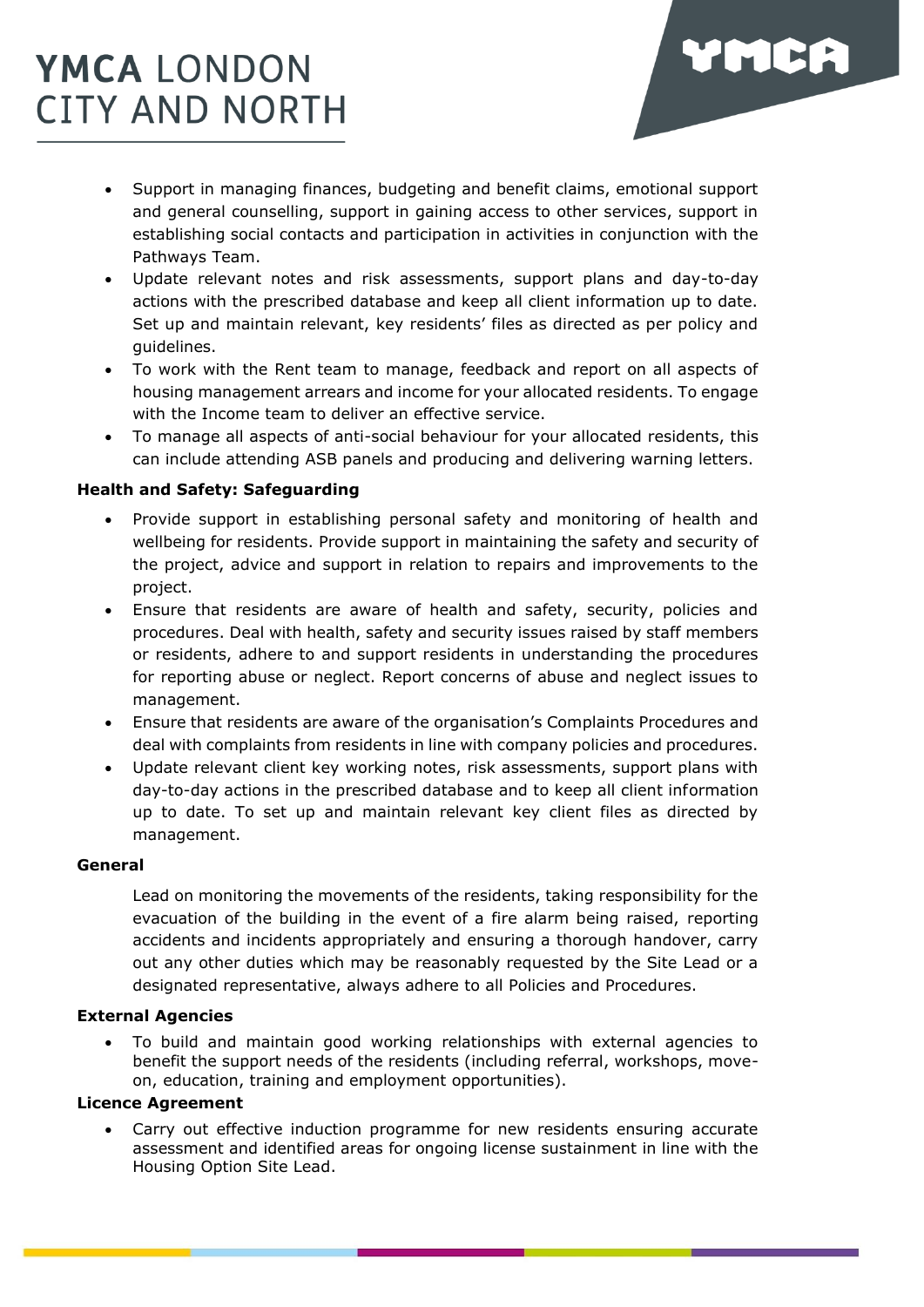

- To help residents maintain their license agreements by providing licence agreement sustainment guidance including budgeting skills, arrears, housing benefit, Universal Credit and anti-social behaviour.
- To manage relations and negotiations with residents ensuring that issues are addressed promptly, fairly and constructively, and ensure they comply with their licence agreements.

### **Income Maximisation**

- To work proactively with the residents to minimise rent arrears.
- To support the rent process for an assigned caseload of residents within the target set by the Housing Manager.
- To reach agreements to reduce arrears with residents and initiate remedial action accordingly, in line with YMCA London City and North policies and procedures.
- Inform the Rents Team of any circumstances that may impact upon successful rent collection

### **Regulatory Standards and Compliance**

- Ensure all residents can shape and influence service delivery in relation to housing management in accordance with Current Statutory guidelines.
- To carry out risk assessments and health and safety inspections, taking appropriate action to comply with legal and local authority regulations and standards.

### **GDPR and Data Protection**

- Maintain the integrity of the personal data; protect personal data from breaches and maintain the confidentiality of personal data.
- Report any data breaches promptly to your line manager.

#### **Front of House Operation**

- To manage the Front of House operations when required
- To ensure the common areas are tidy at all times.
- To manage bookings for meeting rooms.
- To ensure the highest level of Customer Services.

#### **Other**

- Follow the robust monitoring procedures as guided by the Housing Options Site Lead.
- To represent the organisations at various relevant external forums and meetings.
- Maintain a thorough knowledge, and work within all YMCA London City and North's Policies and Procedures (i.e. Code of Conduct, Child Protection and Safeguarding and Health & Safety policies & procedures, and appropriate government policies).
- Maintain a thorough knowledge of current housing legislation and welfare benefits.
- Undertake other duties commensurate with grade and status.
- Attend regular supervision and other personal development activities.
- To provide cover at any YMCA London City and North site for holiday or sickness within the housing department.

### **Competency:**

To perform the job successfully, an individual should demonstrate the following competencies: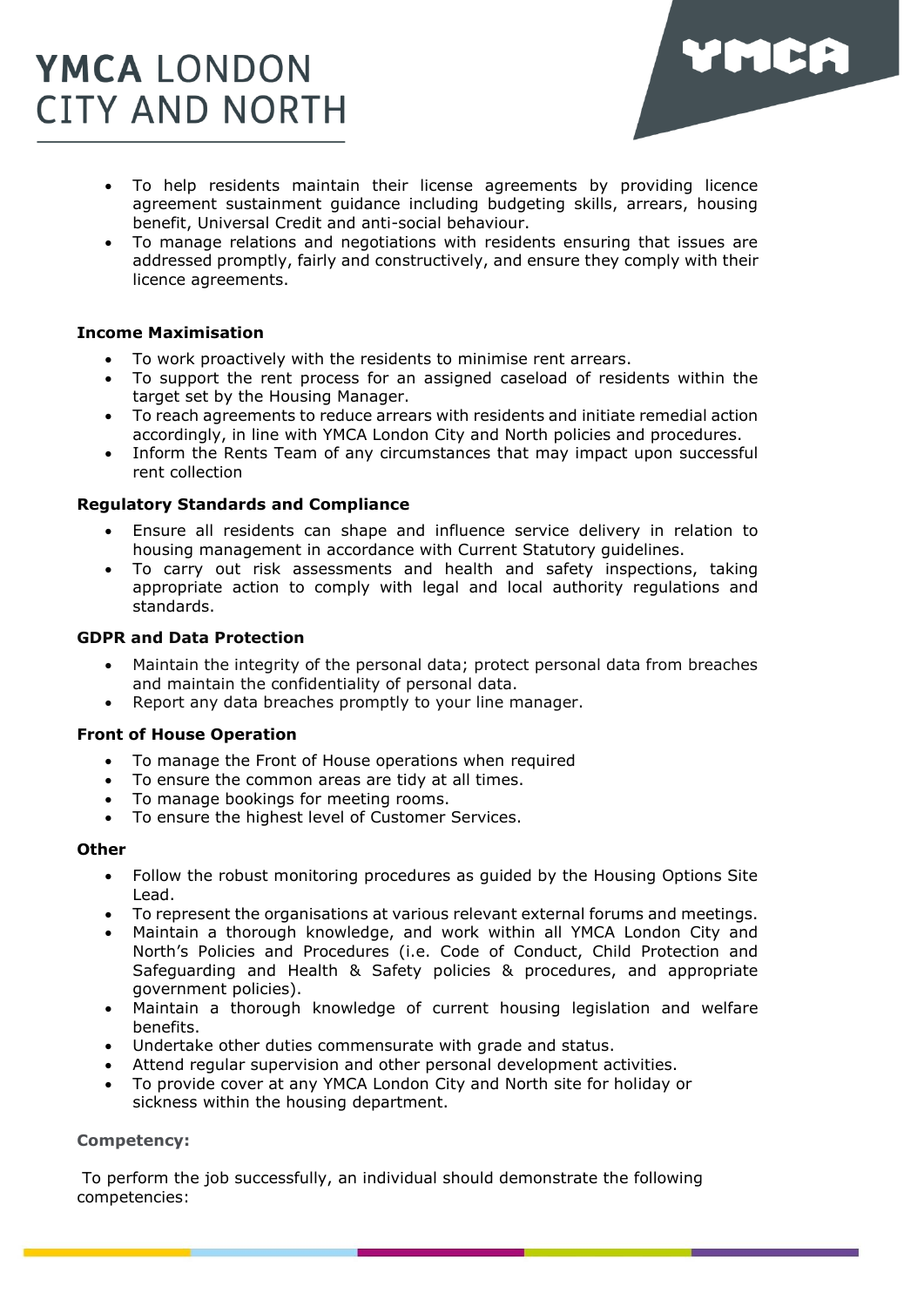

- Dependability Follows instructions, responds to management direction, takes responsibility for own actions, keeps commitments, commits to long and/or nontraditional hours of work when necessary to reach goals, completes tasks on time or notifies appropriate person with an alternate plan.
- Judgment Displays willingness to make decisions, responds compassionately to residents while maintaining appropriate and professional boundaries, exhibits sound and accurate judgment, supports and explains reasoning for decisions, includes appropriate people in decision-making process.
- Planning/Organizing Prioritises and plans work activities, uses time efficiently plans for additional resource needs, sets goals and objectives, develops realistic action plans.
- Innovation Displays original thinking and creativity, meets challenges with resourcefulness, generates suggestions for improving work, and develops innovative approaches and ideas.
- Tenacity and thoroughness, with the ability to solve practical problems and deal with a variety of situations.
- Deadline and solutions oriented with the ability to handle multiple competing priorities and wide variety of responsibilities.
- Team player who can work effectively and communicate well with colleagues.
- Strong time management skills during busy and slower periods throughout the day.
- Acountaibility.

# **Scope and limits of authority**

- Administration information systems
- The processing of all monies received